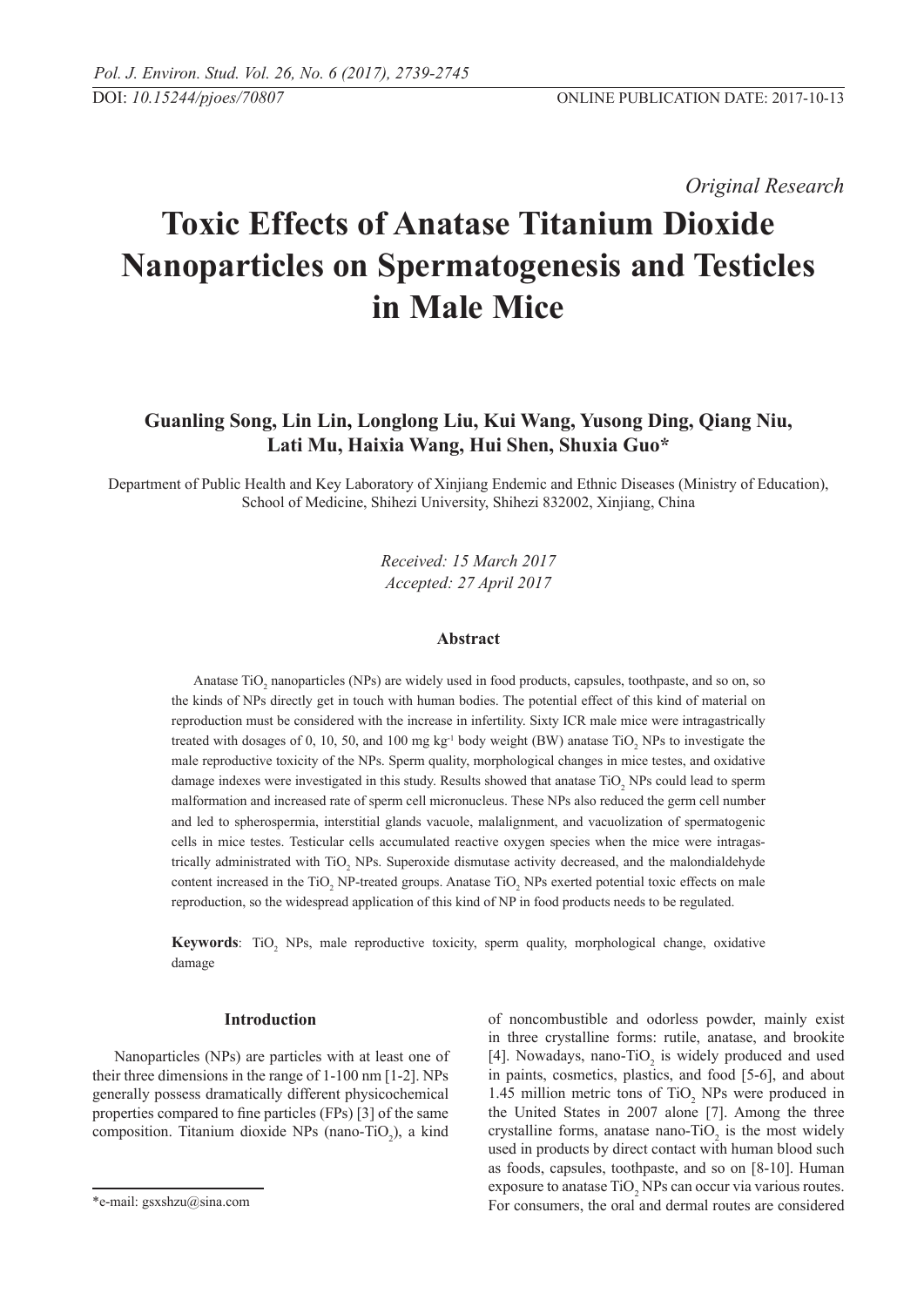most relevant based on potential external exposure to consumer products. Oral exposure may occur, because regularly consumed food products contain anatase TiO<sub>2</sub> NPs [11].

The potential toxic effect of anatase nano-TiO<sub>2</sub> on health must be given attention because of its extensive use. TiO<sub>2</sub> NPs can be absorbed into the circulation of the human body mainly through inhalation, indigestion, and skin penetration. These NPs may then be redistributed into other tissues (such as the liver, heart, and lung), which can induce impairments on organs after unintentional exposure. Although  $TiO<sub>2</sub>$  NPs have been demonstrated to accumulate in organs and result in toxicity, data regarding male reproductive toxicity caused by  $TiO<sub>2</sub>$  NPs are currently limited [12]. The limited data showed that  $TiO<sub>2</sub>$  NPs exhibit male reproductive toxicity. TiO<sub>2</sub> NPs can be absorbed by Leydig cells, thereby affecting viability, proliferation, and gene expression. TiO<sub>2</sub> NPs can cross the blood-testis barrier to reach the testis and accumulate, resulting in testicular lesions, alterations in serum sex hormone levels, and cell apoptosis [13-15]. The effects of  $TiO<sub>2</sub>$  NPs on other indexes and the toxic mechanism on males also needs to be further studied.

The effects of anatase  $TiO<sub>2</sub>$  NPs on testis coefficient, epididymis coefficient, sperm density, rate of teratosperm, sperm activity rate, and micronucleus (MN) rate of testis cells in ICR mice were investigated to further study its male reproductive toxicity in vivo. Superoxide dismutase (SOD) activity and the malondialdehyde (MDA) content of testicular tissues, as well as testicular histopathology changes, were also studied when the mice were exposed to different concentrations of  $TiO<sub>2</sub>$  NPs through intragastric treatment for 30 days. The research can offer replenishment on male toxic effects induced by anatase  $TiO_2$  NPs in subacute toxic condition.

#### **Materials and Methods**

#### Animal Husbandry

A total of 60 six-week-old healthy male ICR mice were purchased from the experimental animal center of Xinjiang Medical University (production permit No.: SCXK (xin) 2011-0003). The mice were raised in the animal center of the medical school of Shihezi University for seven days before the experiment. The room was airconditioned at 22  $\pm 2^{\circ}$ C, with 50-70% relative humidity and 12 h of light. Food and water were provided ad libitum. The ammonia concentration and undesired sound were maintained at  $\leq$ 5 mg ml<sup>-1</sup> and 60 db, respectively, in the animal center.

#### Chemicals and Treatments

Anatase  $TiO<sub>2</sub>$  NPs were purchased from Shanghai Jingchun Reagent. The  $TiO<sub>2</sub>$  NPs had a purity greater than 99.8%, particle diameter of 5-10 nm, and surface area of 120  $m^2g^{-1}$ . The morphology of the TiO<sub>2</sub> NPs was examined using transmission electron microscopy (TEM; JEOL 100CX). The TEM image of individual TiO2 NPs showed that the particles were nearly rhabditiform in shape. Particle diameter was approximately 10 nm [16].

Nano-TiO<sub>2</sub> was dispersed in PBS (pH 7.4) with 0.5% Tween 80 and prepared via ultrasonication for 30 min immediately before use. All 60 male mice were randomly divided into four groups ( $n = 15$ ). Nano-TiO<sub>2</sub> solution was orally and intragastrically administered to three groups at dosages of 10, 50, or 100 mg/kg body weight (BW) per day for 28 days. Mice of the control group were treated with PBS (pH 7.4) with 0.5% Tween 80 only. The mice fasted for 4 h before and after intragastric administration.

#### Observation of Indexes

All of the male mice were observed daily for mortality, morbidity, general appearance, and behavior throughout the treatment period. The BWs of the mice were measured every three days. Testes and accessory sex organs were weighed to the nearest milligram on a Shimadzu electronic balance (model BL-220H, Tokyo, Japan). The index weight of the organs was calculated by the following formula:

#### sex organ index = organ weight  $\div$  BW  $\times$  100%

#### Sperm Quality

The cauda epididymal sperm suspension was prepared in normal saline at 37ºC. Sperm viability (live/ dead ratio) and density were calculated by the method of Nahas et al. [17], and expressed as percentage viability and sperm  $\times$  10<sup>6</sup> ml<sup>-1</sup>, respectively. The percentage of abnormal sperm was scored in 10-20 separate fields using 1% trypan blue following the method of Okamura [18]. Sperm motility analysis was carried out at room temperature using one epididymis from each rat. The percentage of sperm motility was calculated using the number of live sperm cells divided by the total number of sperm cells (motile and non-motile) from two samples per epididymis of each rat. All sperm cells that were not moving at all were considered non-motile, whereas the rest, which displayed some movement, were considered motile [19].

#### MN Rates of Spermatogenic Cells

Tissue sections without envelopes were cut into pieces and mixed with 10 ml TM buffer, and 15 mg pancreatic enzyme was added into the mixture, which was mixed at a low rate by a magnetic stirrer for 15 min, filtered with filter paper, and centrifuged at 1,000 g for 15 min. TM buffer was added to make a cell suspension after the supernatant was discarded. A smear of the cell suspension was dyed with Giemsa dye liquor for 20 min after natural drying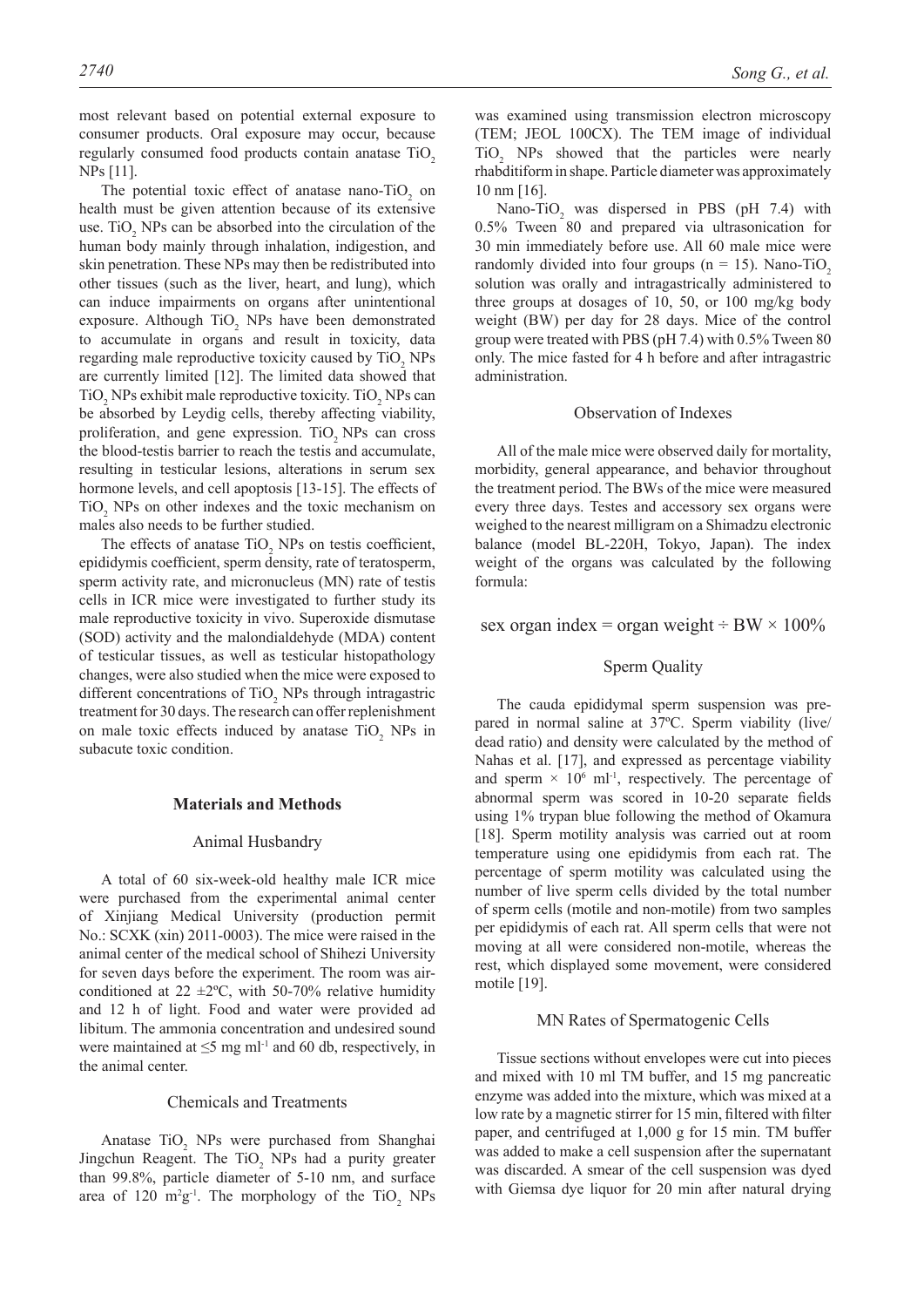and formalin fixation. The MN rate was represented in permillage.

## Histopathological Examination of Testis Tissues

Tissue sections were obtained from testes of the mice in each group immediately after sacrifice. The tissues were washed with normal saline solution to remove blood, fixed in 10% neutral formalin for at least 24 h, dehydrated in different grades of alcohol, and processed for paraffin embedding. Sections of 5 μm thickness were cut using a rotary microtome. The sections were processed and passed through a graded alcohol series, stained with hematoxylin and eosin, cleared in xylene, and examined with an Olympus microscope (CX21FS1, Japan) following the procedure reported by Bancroft et al [20].

## Enzyme Extraction and Total Protein Examination

Tissue homogenates were prepared using testis tissues in cold normal saline. The homogenate was centrifuged at 15,000 g (4ºC) for 15 min. The supernatant was used as enzyme extract. The protein concentration in the homogenate was measured with a Bradford protein assay kit (Nanjing Jiancheng Bioengineering Institute, Nanjing, China).

## Analysis of SOD Activity and MDA Content

SOD activity and MDA content were measured using detection kits from the Nanjing Jiancheng Bioengineering Institute. The assays were carried out according to the specifications of the detection kits.

#### Statistical Analysis

Results are expressed as the mean  $\pm$  standard deviation. Data were evaluated by Student's *t-*test and compared with their corresponding control (0 mg/kg BW TiO<sub>2</sub> NPs) using the statistical package Prism 5.0. Statistical significance was set at  $p<0.05$ .

#### **Results and Discussion**

## Characterization of TiO<sub>2</sub> NPs Particles in PBS solution

The particle diameter of the NPs in the PBS solution decreased with the increase of NP concentration in the solution (Fig. 1). The zeta potentials of  $TiO<sub>2</sub>$  NPs in the solution are shown in Fig. 2. Zeta potentials of  $TiO<sub>2</sub>$  NPs were all negative, and the zeta potentials of these  $TiO<sub>2</sub> NPs$ increased with the increase of  $TiO<sub>2</sub>$  NPs concentrations.







Fig. 2. Zeta potentials of the NPs in PBS solution: A) Zeta potentials of the NPs in the solution of administered dosage of 10 mg kg-1BW, B) Zeta potentials of the NPs in the solution of administered dosage of 50 mg kg-1BW, and C) Zeta potentials of the NPs in the solution of administered dosage of 100 mg kg-1BW.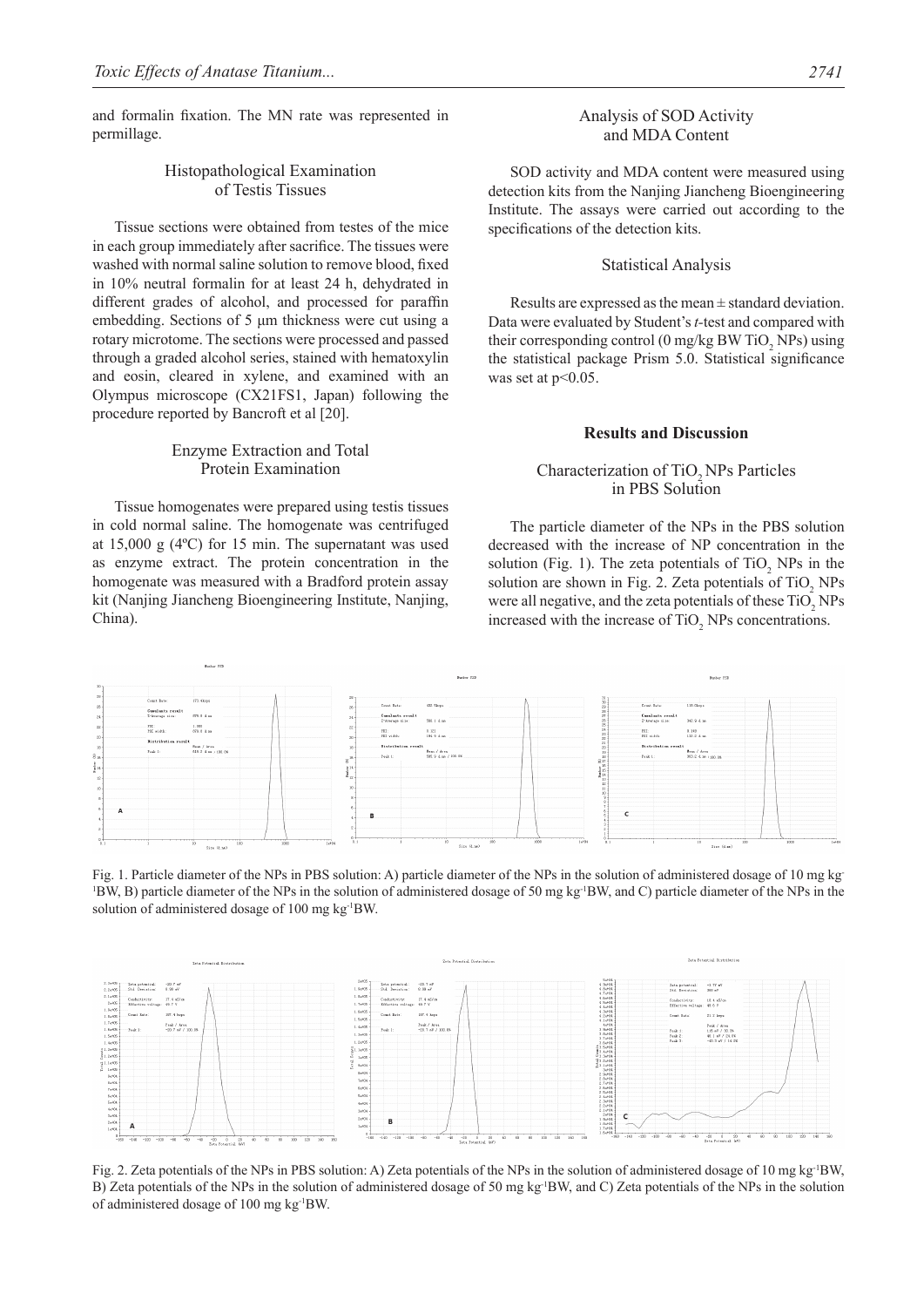Particle diameter is an important factor for NPs in the aqueous phase. Smaller NPs have larger surface-tovolume ratios, which leads to the higher capacity of NPs to be absorbed on the surface of organisms. The particle diameter of the NPs in the PBS solution decreased with the increase of NP concentration in the solution, meaning that the capacity of  $TiO<sub>2</sub> NP$  particles to be absorbed increased with the exposed dosage increase to some extent.

The value of the zeta potential can be related to the stability of colloidal dispersion. The zeta potential indicates the degree of repulsion between adjacent, similarly charged particles in the dispersion. If the zeta potential absolute value of the particles is higher in a solution, the solution or dispersion has a high capacity to resist aggregation. When the zeta potential absolute value of the particles in a solution is low, attraction exceeds repulsion and the dispersion will break and flocculate. The general dividing line between stable and unstable suspensions is generally taken at either  $+30$  or  $-30$  mV. Particles with zeta potentials more positive than +30mV or more negative than -30mVare normally considered stable [21]. The results of the present study indicate that the colloidal dispersion of these culture media decreased with the particle concentration increase, and all of the solutions were stable in general.

## Effect of  $TiO<sub>2</sub>$  NPs on BW and Organ Indexes

The mortality, morbidity, general appearance, and behavior of mice in all treatment shows no differences. The effect of  $TiO<sub>2</sub>$  NPs on the BW is shown in Fig. 3. No significant differences were found between the BWs of the TiO<sub>2</sub> NP-treated groups and control group ( $p > 0.05$ ). After more than two weeks of post-exposure to  $TiO<sub>2</sub>$  NPs  $(129.4 \text{ nm in H}_2O; 175, 550, 1,750, \text{ or } 5,000 \text{ mg kg} \cdot \text{BW};$ 80/20 anatase/rutile; 48 h intervals for 14 days), TiO<sub>2</sub>



Fig. 3. BW of male mice in the  $TiO<sub>2</sub>$  NP-treated groups and compared with body cells. control group.

| Groups                             | Testicle index<br>$(mg g^{-1})$ | Epididymis index<br>$(mg g^{-1})$ |
|------------------------------------|---------------------------------|-----------------------------------|
| $0 \text{ mg kg}^{-1}BW$           | $7.19 \pm 1.03$                 | $0.42 \pm 0.06$                   |
| $10 \text{ mg} \text{ kg}^{-1}$ BW | $7.48 \pm 0.75$                 | $0.44\pm 0.24$                    |
| $50 \text{ mg} \text{ kg}^{-1}$ BW | $6.09 \pm 1.3$                  | $0.60 \pm 0.09$                   |
| 100 mg kg <sup>-1</sup> BW         | $7.44 \pm 1.71$                 | $0.41 \pm 0.24$                   |

Table 1. Testicle and epididymis indexes of the  $TiO<sub>2</sub>$  NP-treated

Values are mean  $\pm$  SEM,  $*$  p<0.05 vs. TiO<sub>2</sub> NP-treated

groups and control group

groups and control group.

Abbreviations: BW = body weight

NPs did not exhibit high or any obvious acute toxicity from BW changes [10]. Our studies also indicated that  $TiO<sub>2</sub>$  NPs with diameters measuring 5-10 nm showed no obvious effect on the BWs of male mice during prolonged exposure and at the maximum dose of 100 mg/kg BW.

When particles become progressively smaller, their surface areas, in turn, become progressively larger. Researchers have also expressed concerns about the harmful effects of  $TiO<sub>2</sub>$  NPs on human health associated with the decrease in size  $[22-23]$ . The diameter of TiO<sub>2</sub> NPs in our research was only 5-10 nm, and they showed no significant difference in mice BW and male organs of generation weight. Such a result may explain the prevalent use of  $TiO<sub>2</sub>$  NPs in food products.

The effects of  $TiO<sub>2</sub>$  NPs on the testicle and epididymis indexes of male mice from the  $TiO<sub>2</sub>$  NP-treated groups and control group are shown in Table 1. No significant difference was observed between the testicle and epididymis indexes of the  $TiO<sub>2</sub>$  NP-treated groups and control group  $(p>0.05)$ . The results also indicated that  $TiO<sub>2</sub>$  NPs did not affect the weight of the testicles and epididymis of male mice.

> Effect of TiO<sub>2</sub> NPs on Sperm Quality and MN Rates of Spermatogenic Cells

The effects of  $TiO<sub>2</sub>$  NPs on sperm quality and MN rates of spermatogenic cells are shown in Fig. 4. The sperm densities of all the mice in this research were not significantly different; however, sperm malformation and sperm cell MN rate increased with increasing dosages of TiO<sub>2</sub> NPs. Sperm malformation and sperm cell MN rate of the treatment mice groups showed significant differences  $(p<0.01)$  when the TiO<sub>2</sub> NPs dosages attained 50 mg kg<sup>-1</sup> BW.

In a previous report, mice received 300 mg  $kg<sup>-1</sup> TiO<sub>2</sub>$ NPs for 35 days and the epididymal sperm parameters, including sperm number, motility, and percentage of abnormality, significantly changed  $(p<0.01)$  [24]. The results in Fig. 2 also show that  $TiO<sub>2</sub>$  NPs exerted a toxic effect on male reproductive cells. Therefore, male reproductive cells may be highly sensitive to  $TiO<sub>2</sub>$  NPs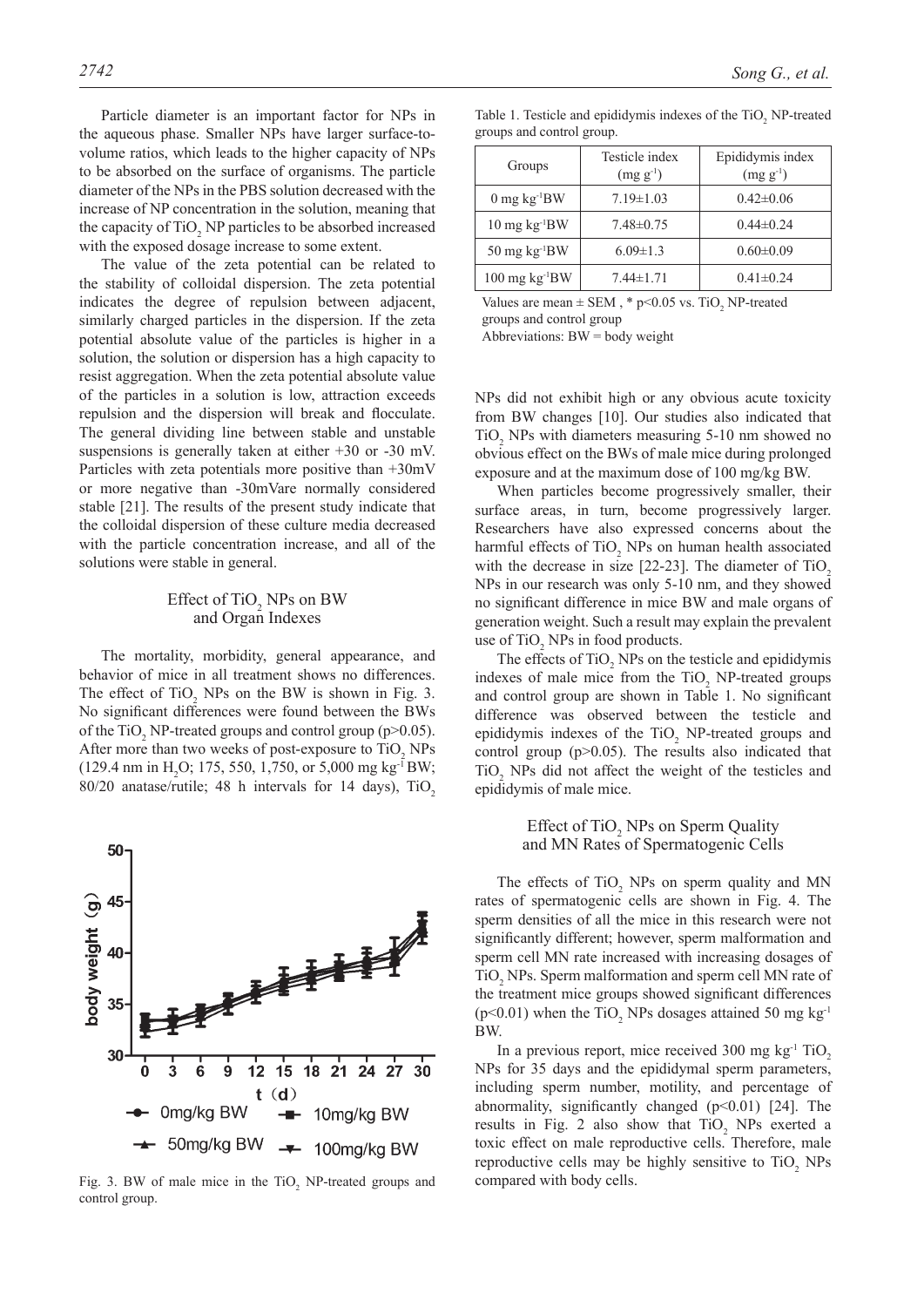

Fig. 4. Sperm quality and MN rates of spermatogenic cells.

## Morphological Changes in the Testis Among Different Treatment Groups

The effects of  $TiO<sub>2</sub>$  NPs on morphological changes in mice testes are shown in Fig. 5. TiO<sub>2</sub> NPs caused a reduction in germ cell number and led to spherospermia, interstitial glands, malalignment, and vacuolization in spermatogenic cells. The morphology of testis tissues in the low dosage  $(10 \text{ mg kg}^{-1} \text{BW})$  group showed no remarkable changes compared with that of the control, except that more spherospermia were observed in the middle of tissues. Spermatogenic cells in testis tissues became disorderly and vacuolized from the middle dosage  $(50 \text{ mg kg}^{-1} \text{BW})$  group.

## SOD Activity and MDA Content of Mice Testes Among Different Treatment Groups

The mitochondria of animal cells are important intracellular generators of reactive oxygen species (ROS). When animal cells encounter oxidative stress, the mitochondria are particularly prone to generating ROS, which can remarkably disrupt normal metabolism through oxidative damage of lipids, nucleic acids, and proteins. The deleterious effects of ROS and lipid peroxidation products are counteracted by an antioxidant defensive system [25].

SOD activity decreased when the mice were exposed to  $TiO<sub>2</sub>$  NPs. SOD activity of mice testes significantly



Fig. 5. Testis morphology of different mice groups: a) testis morphology of mice in control, b) testis morphology of mice in 10mg kg-1 BW TiO<sub>2</sub> NPs, c) testis morphology of mice in 50mg kg<sup>-1</sup> BW TiO<sub>2</sub> NPs, and D) testis morphology of mice in100 mg kg<sup>-1</sup> BW TiO<sub>2</sub> NPs.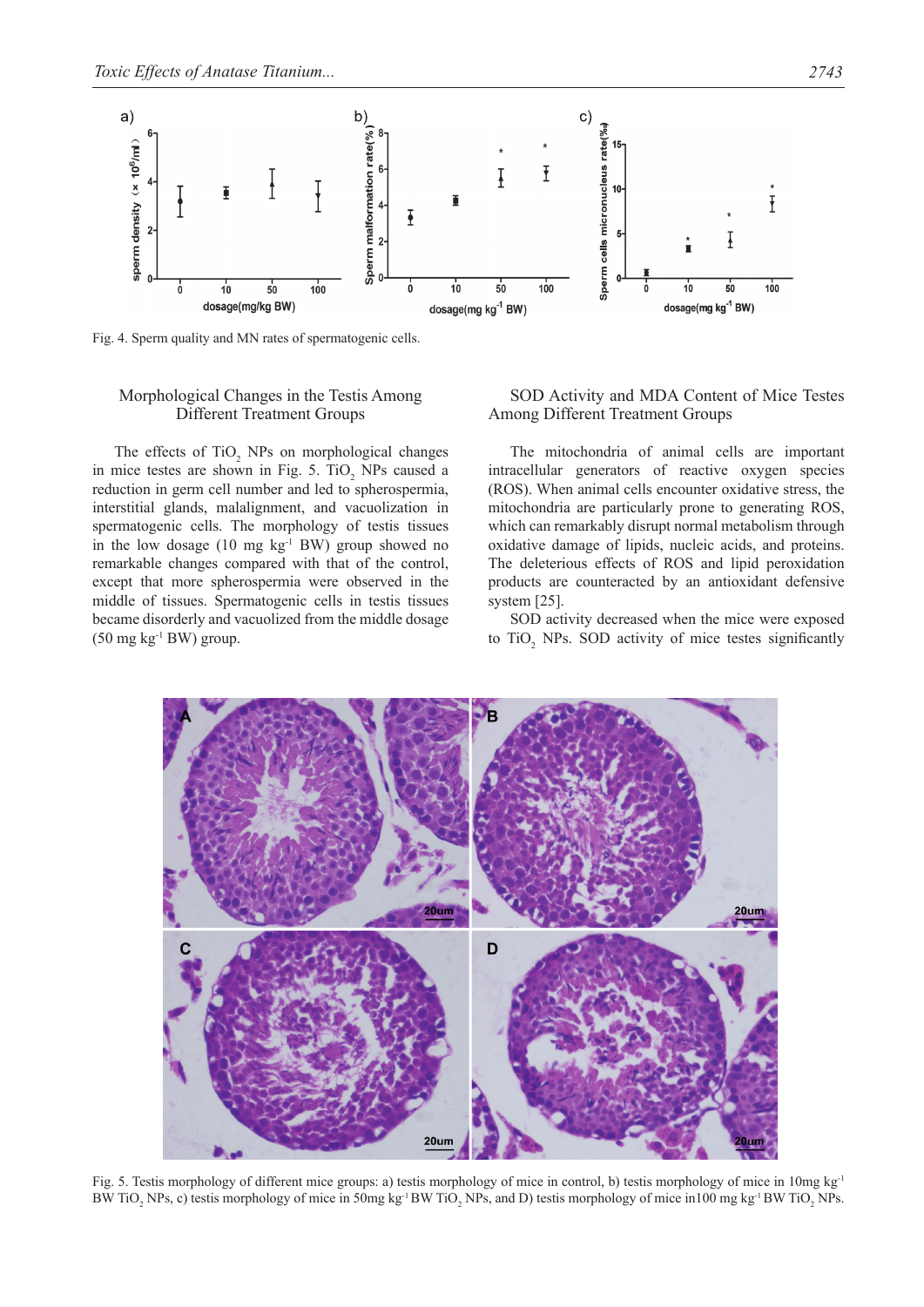

Fig. 6. SOD activity changes in mice testes among different treatment groups.

decreased in the high-dosage  $(100 \text{ mg} \text{ kg}^{-1} \text{BW})$  group compared with that in the control group ( $p<0.05$ ) (Fig. 6).

The SOD enzyme is a major scavenger of  $O<sup>2</sup>$ , and its enzymatic action results in the formation of  $H_2O_2$  and  $O_2$ . SOD performs a pivotal function in combating oxidative stress in plants, and a marked increase in SOD activity has been demonstrated to occur upon exposure to oxidative stress [26]. SOD activity of mice testes decreased in the TiO<sub>2</sub> NP-treated groups, which suggested that the decomposition of  $O^2$  to  $H_2O_2$  and  $O_2$  decreased in mice testes.

The MDA contents of mice testes in the different treatment groups are shown in Fig. 7, which demonstrated that the MDA contents increased when the mice were exposed to  $TiO<sub>2</sub>$  NPs. The MDA content of mice testes from the 50 mg  $kg<sup>-1</sup> BW TiO<sub>2</sub> NP treatment group$ significantly increased compared with that of the control  $(p<0.01)$ .

MDA is the decomposition product of polyunsaturated fatty acids of biomembranes, and its increase is a result of significant accumulation under high antioxidant stress. The MDA content serves as an indicator of the extent



Fig. 7. MDA content of mice testes in different treatment groups.

of lipid peroxidation and is an indirect reflection of the extent of cell damage [27]. The significant increase in the MDA content in mice testes indicated the serious damage incurred by testis cells when the mice were exposed to  $TiO<sub>2</sub>$  NPs.

#### **Conclusions**

 $TiO<sub>2</sub>$  NPs exerted a toxic effect on male reproduction. Sperm malformation and the sperm cell MN rate increased when male mice were intragastrically treated with TiO<sub>2</sub> NPs. However, the testicle and epididymis indexes were not significantly different compared with those of the control group. TiO<sub>2</sub> NPs also caused a reduction in the germ cell number and led to spherospermia, interstitial glands, malalignment, and vacuolization of spermatogenic cells in testis tissues. Testicular cells accumulated ROS when the mice were intragastrically treated with TiO<sub>2</sub> NPs. SOD activity significantly decreased in testis tissues when the dosage of  $TiO_2$  NPs reached 100 mg kg<sup>-1</sup> BW, and cells from the group treated with 50 mg  $kg<sup>-1</sup> BW TiO<sub>2</sub>$ NPs encountered serious damage. Therefore,  $TiO<sub>2</sub>$  NPs are potentially dangerous for males when added to food products during the subacute period.

## **Acknowledgements**

The present study received financial support from the National Natural Science Foundation of China (81560536), the Open Program of the Shanghai Key Laboratory of Atmospheric Particle Pollution Prevention (FDLAP14003), and the Science and Technology Research Program of Shihezi University (RCZX201331)**.**

#### **References**

- 1. RIU J., MAROTO A., RIU F.X. Nanosensors in environmental analysis. Talanta, **69** (2), 288, **2006**.
- 2. RUTH-MAGAYE J.Z., LINDA B., MIN D. Genotoxicity and carcinogenicity of cobalt-, nickel- and copper-based nanoparticles (Review). Exp. Ther. Med., **4** (4), 551, **2012**.
- 3. SHI H., MAGAYE R., CASTRANOVA V., ZHAO J. Titanium dioxide nanoparticles: a review of current toxicological data. Part. Fibre. Toxicol., **10** (2), 1, **2013**.
- 4. JIA F., SUN Z., YAN X.Y., ZHOU B.R., WANG J.D. Effect of pubertal nano-TiO<sub>2</sub> exposure on testosterone synthesis and spermatogenesis in mice. Arch. Toxicol., **88** (3),781, **2013**.
- 5. ESTERKIN C.R., NEGRO A.C., ALFANO O.M., CASSANO A.E. Air pollution remediation in a fixed bed photocatalytic reactor coated with  $TiO<sub>2</sub>$ . Aiche. J., **51** (51), 2298, **2005**.
- 6. FUJISHIMAA., ZHANG X., TRYK D.A. TiO, photocatalysis and related surface phenomena. Surf. Sci. Rep., **63** (12), 515, **2005**.
- 7. ZHEN S., QIAN Q., JIA G., ZHANG J., CHEN C., WEI Y. A panel study for cardiopulmonary effects produced by occupational exposure to inhalable titanium dioxide. J.